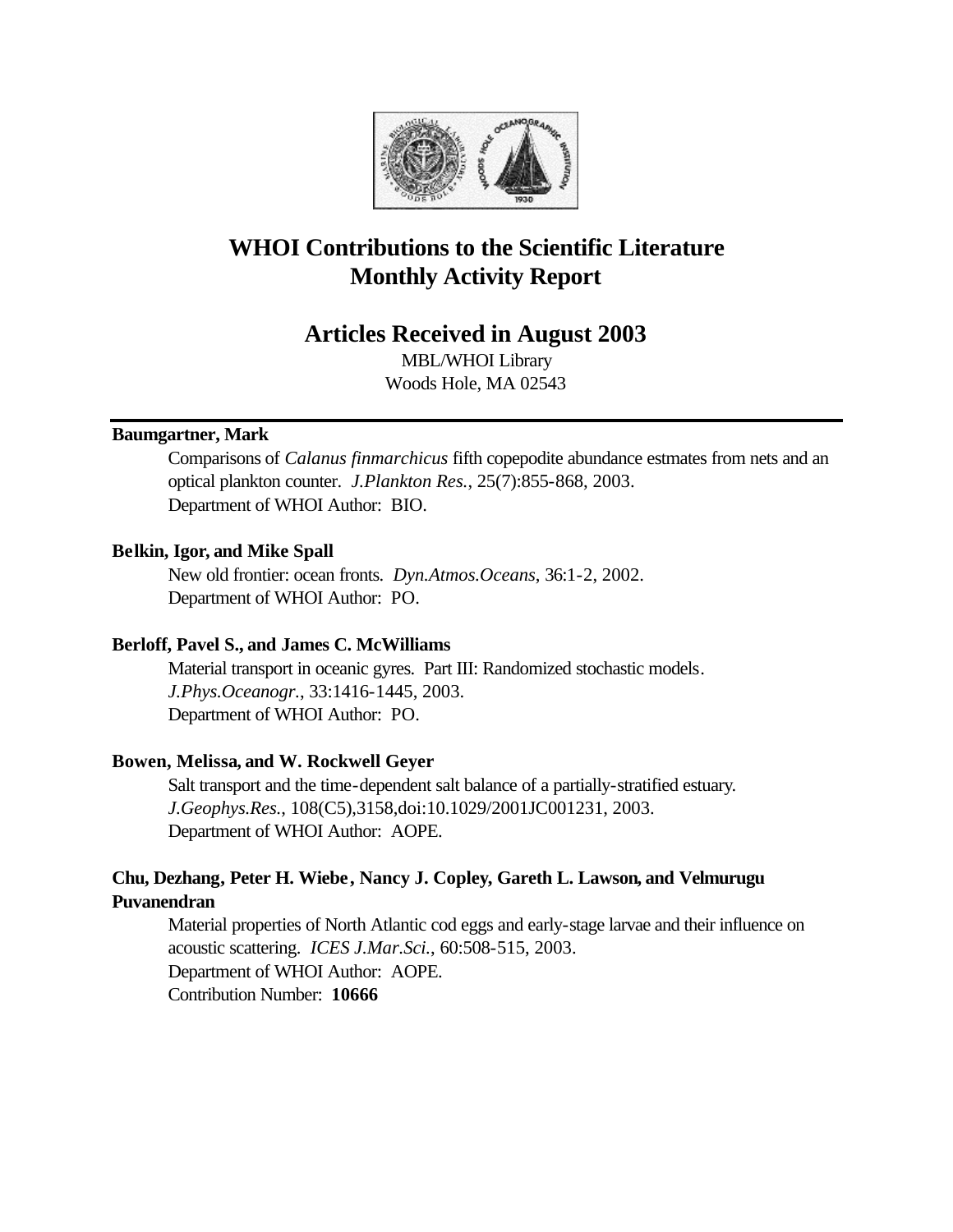#### **DuRand, Michele D., Rebecca E. Green, Heidi M. Sosik, and Robert J. Olson**

Diel variations in optical properties of *Micromonas pusilla* (Prasinophyceae). *J.Phycol.*, 38:1132-1142, 2002. Department of WHOI Author: BIO. Contribution Number: **10608**

## **Feddersen, Falk, E. L. Gallagher, R. T. Guza, and Steve Elgar**

The drag coefficieint, bottom roughness, and wave-breaking in the nearshore. *Coastal Eng.*, 48:189-195, 2003. Department of WHOI Author: AOPE. Contribution Number: **10286**

#### **Fratantoni, P. S., and R. S. Pickart**

Variability of the shelf break jet in the Middle Atlantic Bight: Internally or externally forced? *J.Geophys.Res.*, 108(C5),3166,doi:10.1029/2002JC001326, 2003. Department of WHOI Author: PO. Contribution Number: **10650**

#### **Ganeshram, Raja S., Roger Francois, Judy Commeau, and Susan L. Brown-Leger**

An experimental investigation of barite formation in seawater. *Geochim.Cosmochim.Acta*, 67:2599-2605, 2003. Department of WHOI Author: MCG. Contribution Number: **10845**

#### **Godhe, Anna, Donald M. Anderson, and Ann-Sofi Rehnstam-Holm**

PCR amplification of microalgal DNA for sequencing and species identification: Studies on fixatives and algal growth stages. *Harmful Algae*, 1:375-382, 2002. Department of WHOI Author: BIO. Contribution Number: **10779**

#### **Helfrich, Karl R., and Jesus Pineda**

Accumulation of particles in propagating fronts. *Limnol.Oceanogr.*, 48:1509-1520, 2003. Department of WHOI Author: PO. BIO. Contribution Number: **10818**

#### **Hoagland, Porter, Di Jin, and Hauke Kite-Powell**

The optimal allocation of ocean space: Aquaculture and wild-harvest fisheries. *Mar.Resour.Econ.*, 18:129-148, 2003. Department of WHOI Author: MPC. Contribution Number: **10932**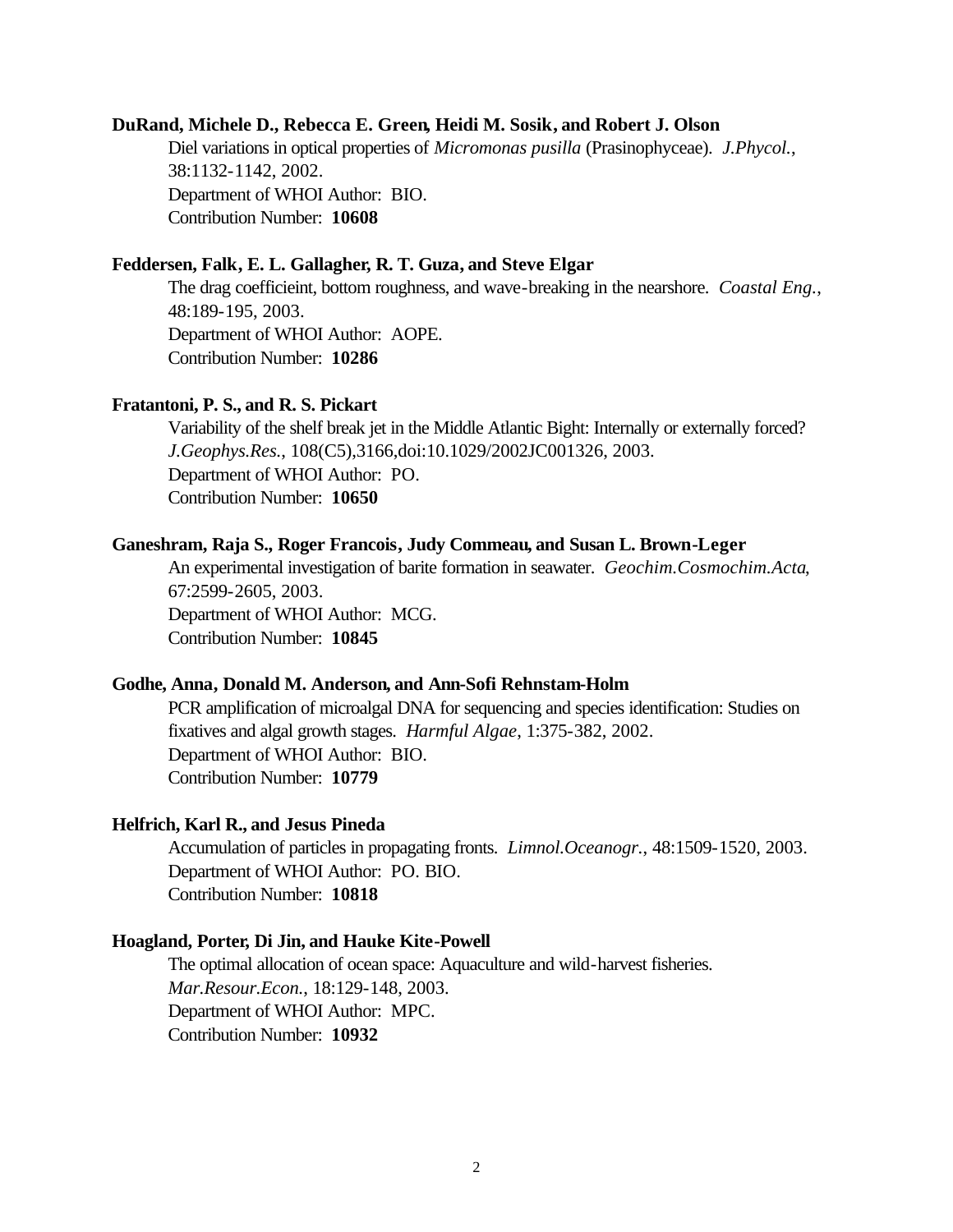#### **Huang, Rui Xin, and Joseph Pedlosky**

On aliasing Rossby waves induced by asynchronous time stepping. *Ocean Model.*, 5:65-76, 2002.

Department of WHOI Author: PO. Contribution Number: **10423**

## **Jin, Di, Porter Hoagland, and Hauke L. Kite-Powell**

A model of the optimal scale of open-ocean aquaculture. In: *Open-Ocean Aquaculture: From Research to Commercial Reality.* C. Bridger and B. Costa-Pierce, eds. Baton Rouge, LA: World Aquaculture Society, :55-63, 2003. Department of WHOI Author: MPC.

## **Kite-Powell, Hauke L., Porter Hoagland, and Di Jin**

Economics of open ocean grow-out of shellfish in New England: Sea scallops and blue mussels. In: *Open-Ocean Aquaculture: From Research to Commercial Reality.* C. J. Bridger and B. A. Costa-Pierce, eds. Baton Rouge, LA: World Aquaculture Society, :293-306, 2003. Department of WHOI Author: MPC.

#### **Kite-Powell, Hauke L., Porter Hoagland, Di Jin, and Kimberly Murray**

Open ocean grow-out of finfish in New England: A bioeconomic model. In: *Open-Ocean Aquaculture: From Research to Commercial Reality.* C. J. Bridger and B. A. Costa-Pierce, eds. Baton Rouge, LA: World Aquaculture Society, :319-324, 2003. Department of WHOI Author: MPC.

## **MacLeod, C. J., J. Escartin, D. Banerji, G. J. Banks, M. Gleeson, D. H. B. Irving, R. M. Lilly, A. M. McCaig, Y. Niu, S. Allerton, and D. K. Smith**

Direct geological evidence for oceanic detachment faulting: The Mid-Atlantic Ridge, 15°45'N. *Geology*, 30(10):879-882, 2002. Department of WHOI Author: GEOL.

## **Martin Traykovski, Linda V., and Heidi M. Sosik**

Feature-based classification of optical water types in the Northwest Atlantic based on satellite ocean color data. *J.Geophys.Res.*, 108(C5),3150,doi:10.1029/2001JC001172, 2003. Department of WHOI Author: BIO. Contribution Number: **10530**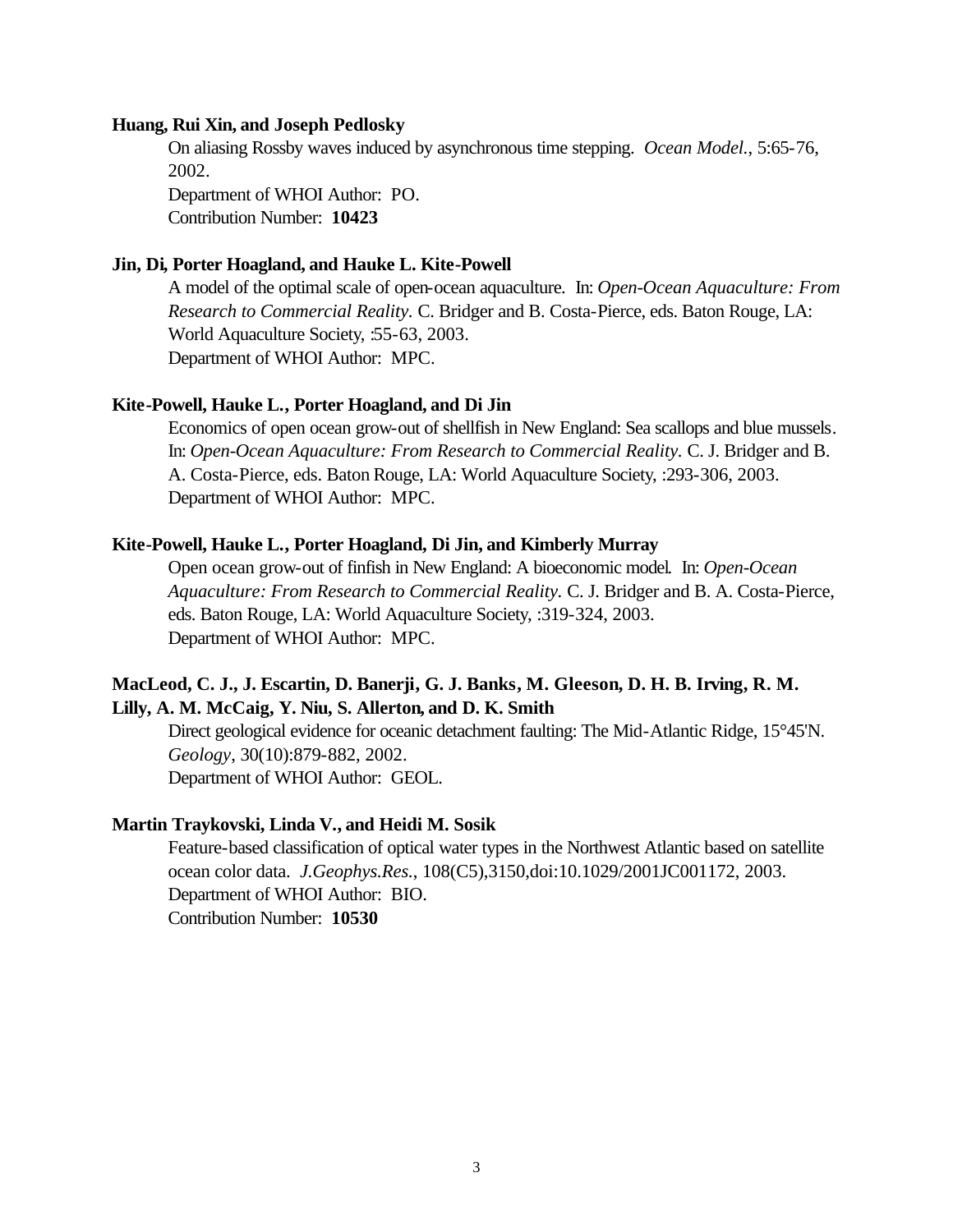## **Michael, P. J., C. H. Langmuir, H. J. B. Dick, J. E. Snow, S. L. Goldstein, D. W. Graham, K. Lehnert, G. Kurras, W. Jokat, R. Muhe, and H. N. Edmonds**

Magmatic and amagmatic seafloor generation at the ultraslow-spreading Gakkel ridge, Arctic Ocean. *Nature*, 423:956-965, 2003. Department of WHOI Author: GEOL.

## **Pickart, Robert S., Michael A. Spall, Mads Hvid Ribergaard, G. W. K. Moore, and Ralph F. Miliff,**

Deep convection in the Irminger Sea forced by the Greenland tip jet. *Nature*, 424:152-156, 2003.

Department of WHOI Author: PO. Contribution Number: **10918**

#### **Quillevere, Frederic, Marie-Pierre Aubry, Richard D. Norris, and William A. Berggren**

Paleocene oceanography of the eastern subtropical Indian Ocean: An integrated magnetobiostratigraphic and stable isotope study of ODP Hole 761B (Wombat Plateau). *Palaeogeogr.Palaeoclimatol.Palaeoecol.*, 184:371-405, 2002. Department of WHOI Author: GEOL.

#### **Roman, M. R., H. A. Adolf, M. R. Landry, L. P. Madin, D. K. Steinberg, and X. Zhang**

Estimates of oceanic mesozooplankton production: A comparison using the Bermuda and Hawaii time-series data. *Deep-Sea Res.II*, 49:175-192, 2002. Department of WHOI Author: BIO.

#### **Schander, Christoffer, and Per Sundberg**

Useful characters in gastropod phylogeny: Soft information or hard facts? *Syst.Biol.*, 50(1):136-141, 2001. Department of WHOI Author: BIO. Contribution Number: **9946**

#### **Schander, Christoffer, Kenneth M. Halanych, Thomas Dahlgren, and Per Sundberg**

A test of the monophyly of Odostominae and Turbonilliane (Gastropoda, Heterobranchia, Pyramidellidae) based on 16S mtDNA sequences. *Zool.Scr.*, 32(3):243-254, 2003. Department of WHOI Author: BIO. Contribution Number: **10747**

#### **Solow, Andrew R., and David L. Roberts**

A nonparametric test for extinction based on a sighting record. *Ecology*, 84:1329-1332, 2003. Department of WHOI Author: MPC. Contribution Number: **10648**